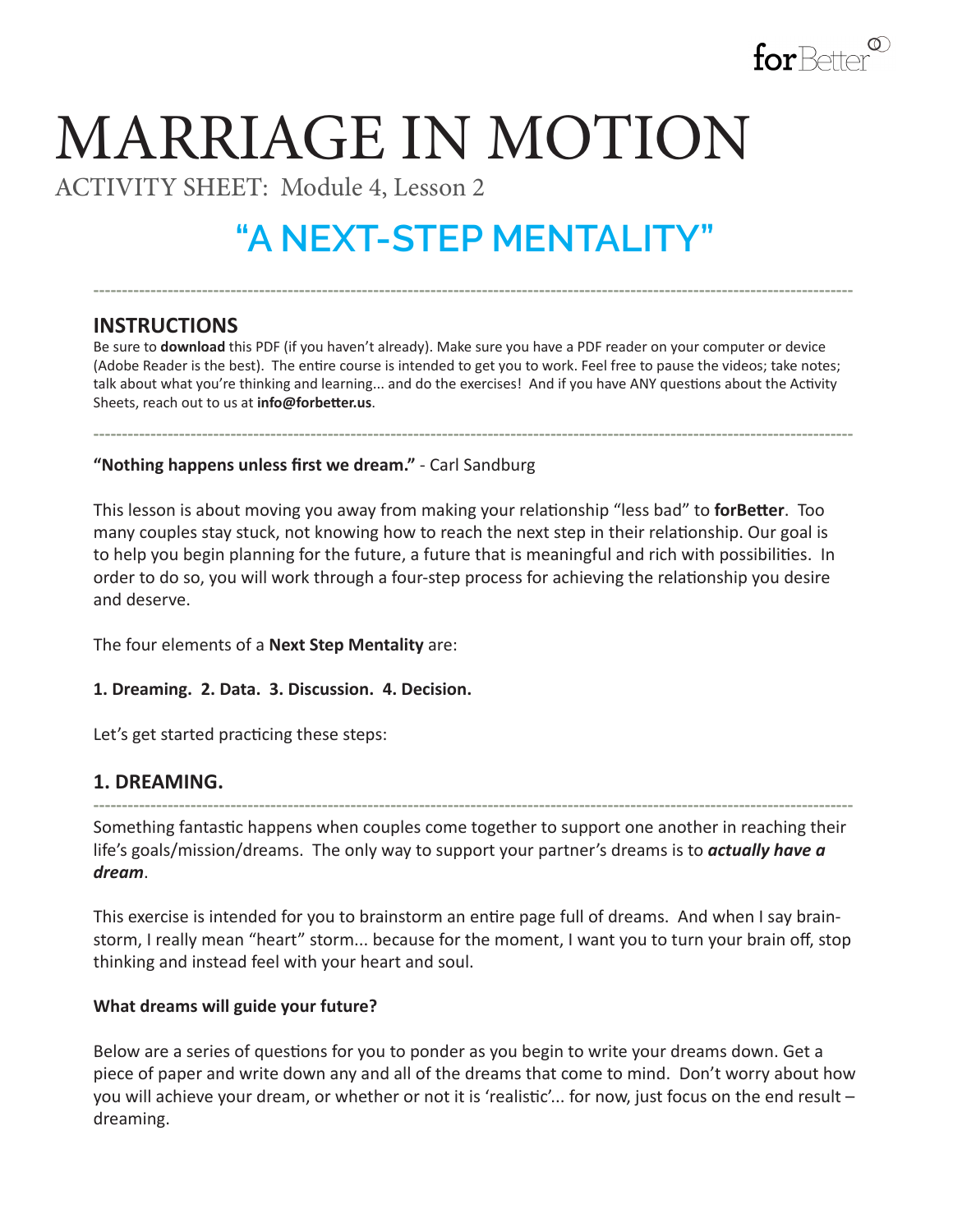Here are few questions to consider that may help build out your list of dreams:

- When are you and your partner at your happiest?
- When have your grown the most as a person?
- What do you enjoy doing for fun?
- Who is someone you admire? What about them do you admire?
- What is something you have always wanted to try?
- What accomplishment are you most proud of?

\_\_\_\_\_\_\_\_\_\_\_\_\_\_\_\_\_\_\_\_\_\_\_\_\_\_\_\_\_\_\_\_\_\_\_\_\_\_\_\_.

- If you could have any job for a day, what would it be?
- What is your greatest talent?

#### **2. DATA.**

Now that you have an entire page full of dreams, select *one* dream to focus on. Write that dream in the space below.

**-------------------------------------------------------------------------------------------------------------------------------------**

Collecting data will take some effort but it's an important piece of the puzzle when making an educated decision. If "dreaming" is plotting a destination on a map, then "data" is researching your route. Use this space to begin organizing your data. How much will it cost? What is the time commitment? How will I need to shuffle competing priorities? Is there anyone I should seek counsel from to gather more data?

\_\_\_\_\_\_\_\_\_\_\_\_\_\_\_\_\_\_\_\_\_\_\_\_\_\_\_\_\_\_\_\_\_\_\_\_\_\_\_\_\_\_\_\_\_\_\_\_\_\_\_\_\_\_\_\_\_\_\_\_\_\_\_\_\_\_\_\_\_\_\_\_\_\_\_\_\_\_\_\_\_\_ \_\_\_\_\_\_\_\_\_\_\_\_\_\_\_\_\_\_\_\_\_\_\_\_\_\_\_\_\_\_\_\_\_\_\_\_\_\_\_\_\_\_\_\_\_\_\_\_\_\_\_\_\_\_\_\_\_\_\_\_\_\_\_\_\_\_\_\_\_\_\_\_\_\_\_\_\_\_\_\_\_\_ \_\_\_\_\_\_\_\_\_\_\_\_\_\_\_\_\_\_\_\_\_\_\_\_\_\_\_\_\_\_\_\_\_\_\_\_\_\_\_\_\_\_\_\_\_\_\_\_\_\_\_\_\_\_\_\_\_\_\_\_\_\_\_\_\_\_\_\_\_\_\_\_\_\_\_\_\_\_\_\_\_\_ \_\_\_\_\_\_\_\_\_\_\_\_\_\_\_\_\_\_\_\_\_\_\_\_\_\_\_\_\_\_\_\_\_\_\_\_\_\_\_\_\_\_\_\_\_\_\_\_\_\_\_\_\_\_\_\_\_\_\_\_\_\_\_\_\_\_\_\_\_\_\_\_\_\_\_\_\_\_\_\_\_\_ \_\_\_\_\_\_\_\_\_\_\_\_\_\_\_\_\_\_\_\_\_\_\_\_\_\_\_\_\_\_\_\_\_\_\_\_\_\_\_\_\_\_\_\_\_\_\_\_\_\_\_\_\_\_\_\_\_\_\_\_\_\_\_\_\_\_\_\_\_\_\_\_\_\_\_\_\_\_\_\_\_\_ \_\_\_\_\_\_\_\_\_\_\_\_\_\_\_\_\_\_\_\_\_\_\_\_\_\_\_\_\_\_\_\_\_\_\_\_\_\_\_\_\_\_\_\_\_\_\_\_\_\_\_\_\_\_\_\_\_\_\_\_\_\_\_\_\_\_\_\_\_\_\_\_\_\_\_\_\_\_\_\_\_\_

\_\_\_\_\_\_\_\_\_\_\_\_\_\_\_\_\_\_\_\_\_\_\_\_\_\_\_\_\_\_\_\_\_\_\_\_\_\_\_\_\_\_\_\_\_\_\_\_\_\_\_\_\_\_\_\_\_\_\_\_\_\_\_\_\_\_\_\_\_\_\_\_\_\_\_\_\_\_.

## **3. DISCUSSION.**

**-------------------------------------------------------------------------------------------------------------------------------------** Discussing your dreams may be new for you. We are asking that you be vulnerable and share intimate details about your most treasured desires with your partner. You may even find yourself feeling defensive. That's okay! This is a new skill you are learning.

Let's for a moment, assume that your partner is on your team. They WANT to support you in achieving your dreams.

Speaker, your role is to be clear, vulnerable and candid about your wishes and desires. Listener, your role is to be warm, supportive and curious. Listen with the thought of mind of "How can I help you reach your dream?" Again, the point is not to determine how 'realistic' the dream is, but to uncover and share the desires and hopes that drive the dream.

Take turns sharing your dream and why this dream is important to you. Remember that you are not making any decisions at the time. You are simply learning how to discuss your dreams, and so explore what might be driving them.